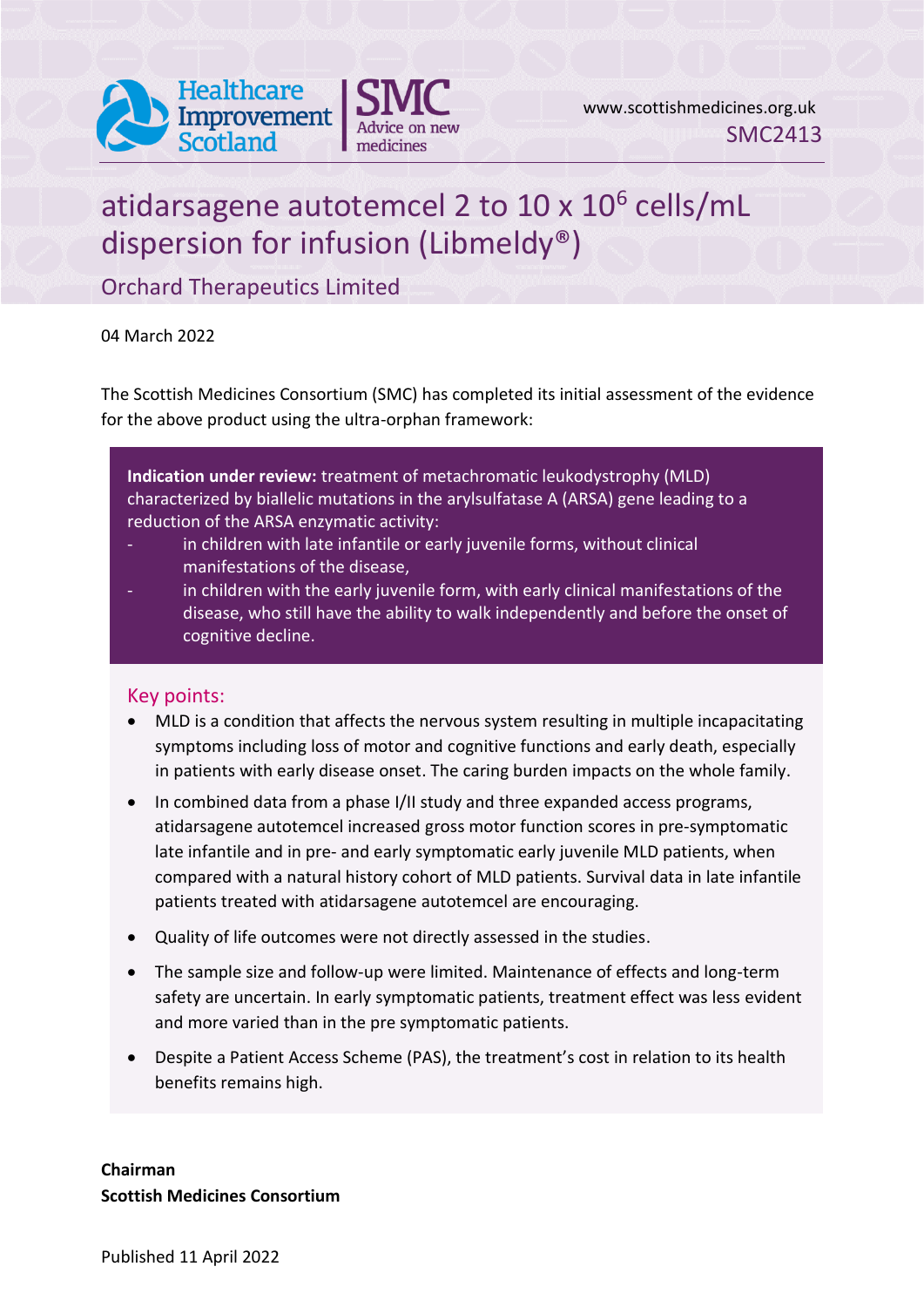### Indication

Treatment of metachromatic leukodystrophy (MLD) characterized by biallelic mutations in the arylsulfatase A (ARSA) gene leading to a reduction of the ARSA enzymatic activity:

- in children with late infantile or early juvenile forms, without clinical manifestations of the disease,
- in children with the early juvenile form, with early clinical manifestations of the disease, who still have the ability to walk independently and before the onset of cognitive decline.<sup>1</sup>

# Dosing Information

Atidarsagene autotemcel dose is based on the patient's weight at the time of infusion. The minimum recommended dose of atidarsagene autotemcel is  $3 \times 10^6$  CD34+ cells/kg. In clinical studies, doses up to  $30 \times 10^6$  CD34+ cells/kg have been administered. The maximum volume of atidarsagene autotemcel to be administered should remain <20% of the patient's estimated plasma volume.

Atidarsagene autotemcel is for autologous use and should only be administered once, as an intravenous (IV) infusion via a central venous catheter.

A myeloablative conditioning is required before infusion of atidarsagene autotemcel to promote efficient engraftment of the genetically modified autologous CD34+ cells. Busulfan is the recommended conditioning medicinal product.

Atidarsagene autotemcel must be administered in a qualified treatment centre with experience in Haematopoietic Stem Cell Transplantation (HSCT).

Patients are expected to be enrolled and be followed-up in a long-term follow-up study in order to better understand the long-term safety and efficacy of atidarsagene autotemcel.

See Summary of product characteristics (SPC) for further information.<sup>1</sup>

### Product availability date

07 February 2022

# SMC ultra-orphan designation

Atidarsagene autotemcel has been validated as meeting SMC ultra-orphan criteria:

- The prevalence of metachromatic leukodystrophy (MLD) is less than 1 in 50,000 of the population in Scotland.
- Atidarsagene autotemcel was awarded GB orphan designation for the treatment of MLD at the time of Marketing Authorisation (PLGB 49055/0002/OD1).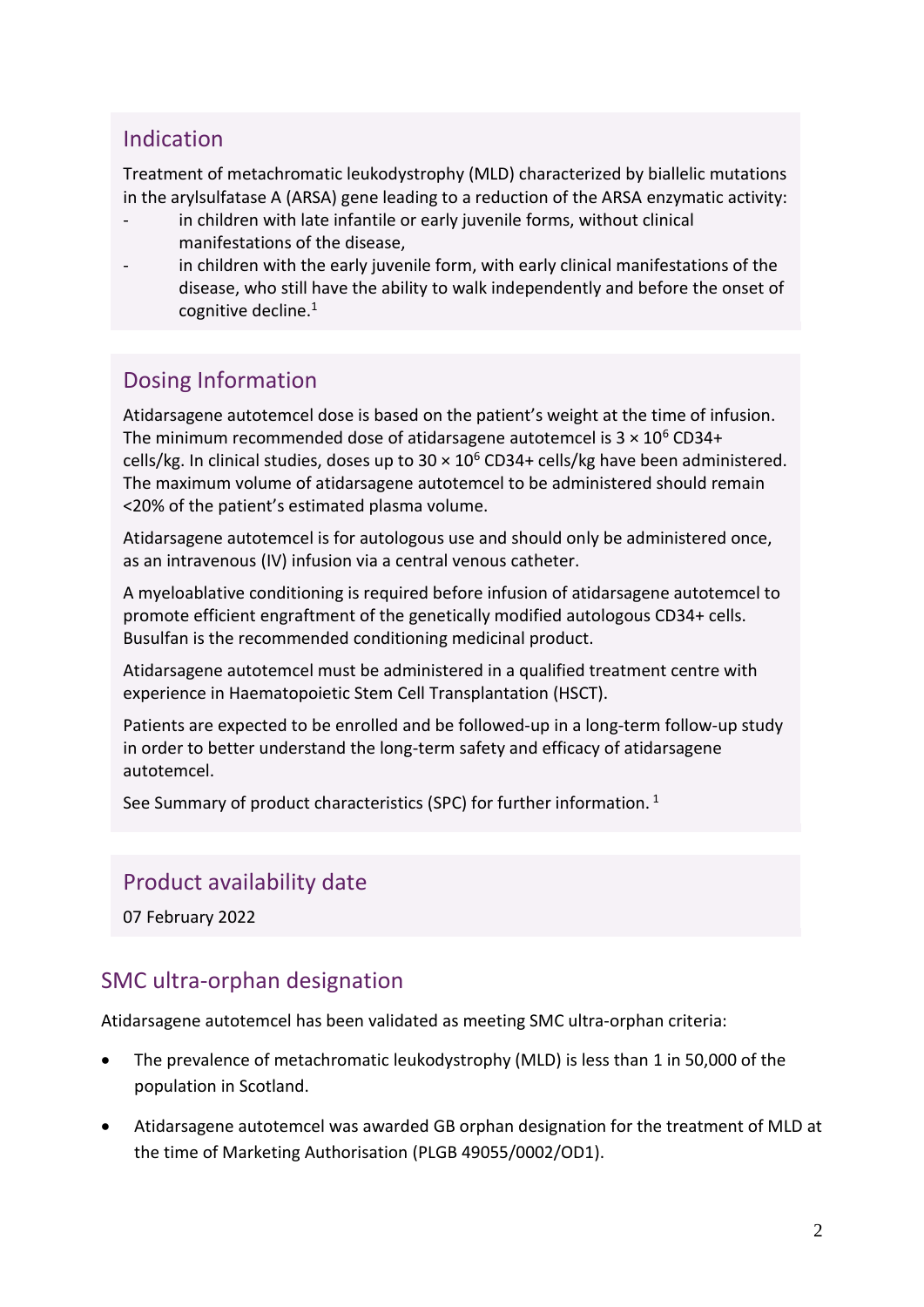- MLD is a hereditary disease that is chronically debilitating and life threatening. The nervous system is progressively damaged resulting in loss of motor and cognitive functions and early death, especially in patients with early disease onset.
- MLD is a condition that requires highly specialised management.

### Background

Atidarsagene autotemcel is an ex vivo genetically modified autologous CD34+ hematopoietic stem and progenitor cell (HSPC) gene therapy. Autologous CD34+ HSPCs are collected from patient bone marrow (BM) harvest or from mobilised peripheral blood (mPB). The cells are transduced with a lentiviral vector (ARSA LVV), which inserts one or more copies of the human ARSA complementary deoxyribonucleic acid (cDNA) into the cell's genome. The genetically modified cells become capable of expressing the functional ARSA enzyme. Administered following a myeloablative conditioning regimen, the genetically modified cells engraft and repopulate the haematopoietic compartment. A subpopulation of the infused HSPCs and/or their myeloid progeny is able to migrate across the blood brain barrier and engraft as central nervous system (CNS) resident microglia and perivascular CNS macrophages as well as endoneural macrophages in the peripheral nervous system (PNS). These can produce and secrete the functional ARSA enzyme, which can be taken up by surrounding cells (crosscorrection) and used to break down, or prevent the build-up, of harmful sulfatides. Following successful and stable engraftment in the patient, the effects are expected to be persistent.<sup>1</sup>

# Nature of condition

MLD is an autosomal recessive inherited lysosomal storage disease caused by mutations in the ARSA gene. These mutations result in deficiency of the corresponding ARSA enzyme that is responsible of breaking down sulfatide, a major component of oligodendrocyte in the CNS and Schwann cell myelin membrane in the PNS. ARSA enzyme deficiency results in sulfatide accumulation, which leads, in the nervous system, to microglial damage, progressive demyelination, neurodegeneration, and subsequent loss of motor and cognitive functions and early death, especially in patients with early disease onset.

The MLD disease spectrum can present in a variety of clinical forms that can be classified primarily based on the age of onset: late infantile (≤30 months), early juvenile (>30 months to <7 years), late juvenile (≥7 years to <17 years) and adult (≥17 years). Late infantile MLD (in which patients usually have almost no ARSA activity) is the most prevalent form. It has a predictable, aggressive and severe disease course that is characterised by progressive decline in motor and cognitive function with early death. Juvenile MLD (in which patients generally have some degree of ARSA activity) are characterised by a generally slower and more variable initial disease progression.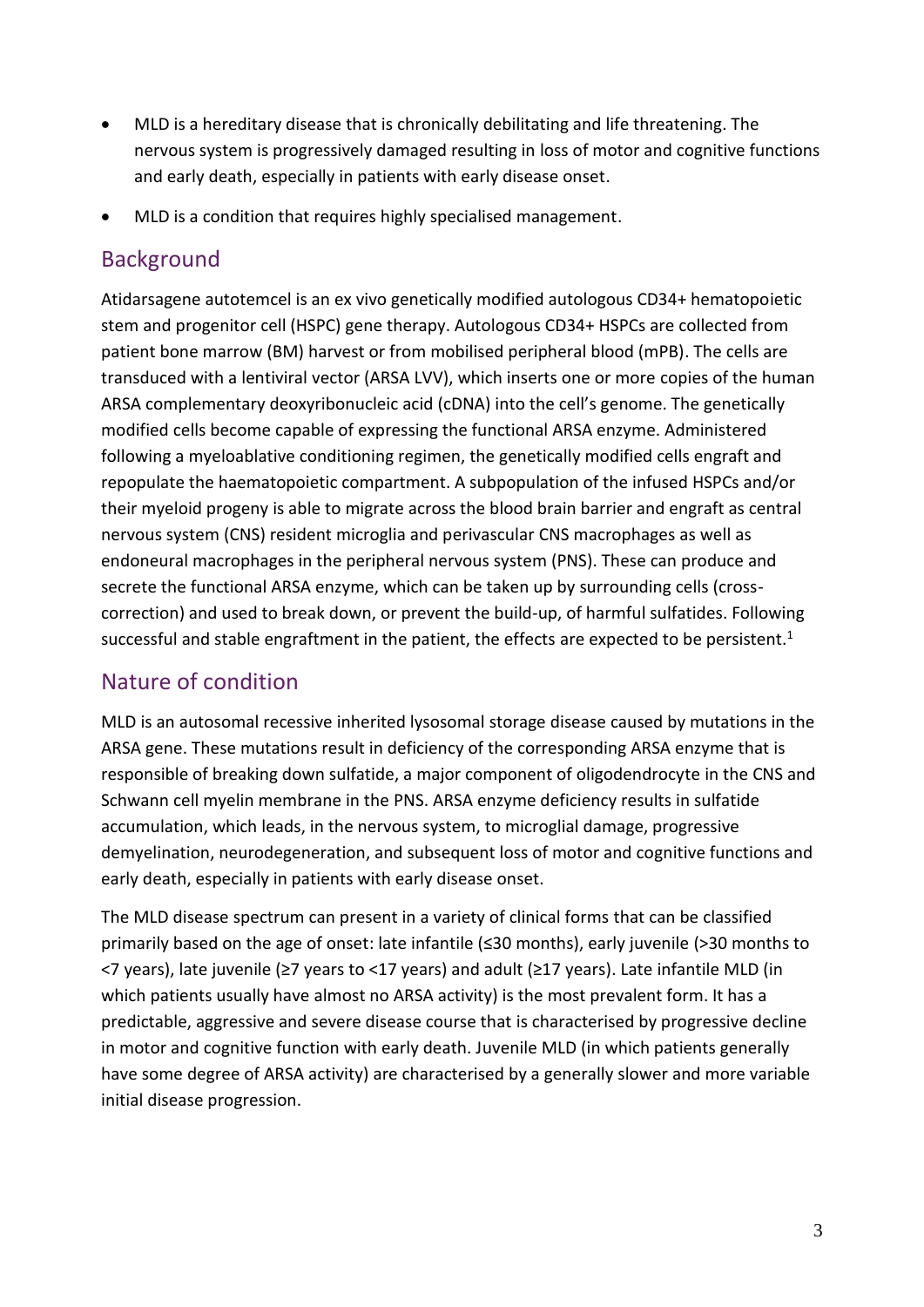In all forms, there is a pre-symptomatic stage with normal motor and cognitive development, followed by the onset of first symptoms and a developmental plateau period, which is short in early onset forms. Then, inevitably follows a decerebrate state and eventually an early death. <sup>2</sup> Retrospective analysis of MLD cases since 1921 showed that median survival for late infantile and juvenile patients was 2.7 and 9 years, respectively.<sup>3</sup>

The severe deterioration in the physical and cognitive condition of the patient has a substantial burden on their quality of life; patients often suffer from distressing symptoms including severe immobility and are wheelchair dependent making it difficult to complete activities of daily living. Loss of cognitive function affect many aspects of social functioning, limiting communication, social relationships and enjoyment of life. The impairments experienced by MLD patients are devastating for families and have a significant detrimental physical, emotional, psychosocial and financial impact on carers, who are often providing round-theclock care and must come to terms with the inevitable death of MLD patients.<sup>4</sup>

There is currently no curative treatment for MLD. Available treatments only address the symptoms of the disease and none of them has proven to reverse the fatal outcome.  $2$ 

Clinical experts consulted by SMC considered that there is an unmet need in this therapeutic area, as there are currently only supportive therapies.

### Impact of new technology

#### Comparative efficacy

Evidence to support the efficacy of atidarsagene autotemcel for the indication under review comes from an open-label, non-randomised, single-arm, single-centre, phase I/II study, Study 201222 (n=20), and three expanded access programs (EAPs) with a similar design (compassionate use programs CUP207394 [n=1] and CUP206258 [n=5] and hospital exemption HE205029 [n=3]).These were combined to form the Integrated Data Set (IDS; n=29). They included children with early-onset MLD, which is patients with late infantile or early juvenile variants. MLD diagnosis was based on ARSA enzymatic activity and genetic analysis. Patients' conditions were classed as pre- or early-symptomatic. <sup>2</sup> Pre-symptomatic patients, at inclusion, were without neurological impairment (disease-related symptoms), with or without signs of the disease revealed by instrumental evaluations. For early juvenile patients, early symptomatic status at inclusion was initially defined as within 6 months after the first reported symptom, but later with Intelligence Quotient (IQ) >70, ability to walk independently for >10 steps. Within the IDS, there were 16 patients with late infantile MLD (all but one were presymptomatic) and 13 with early juvenile MLD (5 pre-symptomatic and 8 early symptomatic). $1$ 

Across these studies, patients were to receive atidarsagene autotemcel fresh formulation at doses between 2 to 30 x  $10^6$  CD34+ cells/kg, following a conditioning regimen.<sup>2</sup> Patients received a mean cell dose of  $10.81 \times 10^6$  CD34+ cells/kg (ranging from 4.2 to 25.9) as an  $intra$ venous infusion. $1$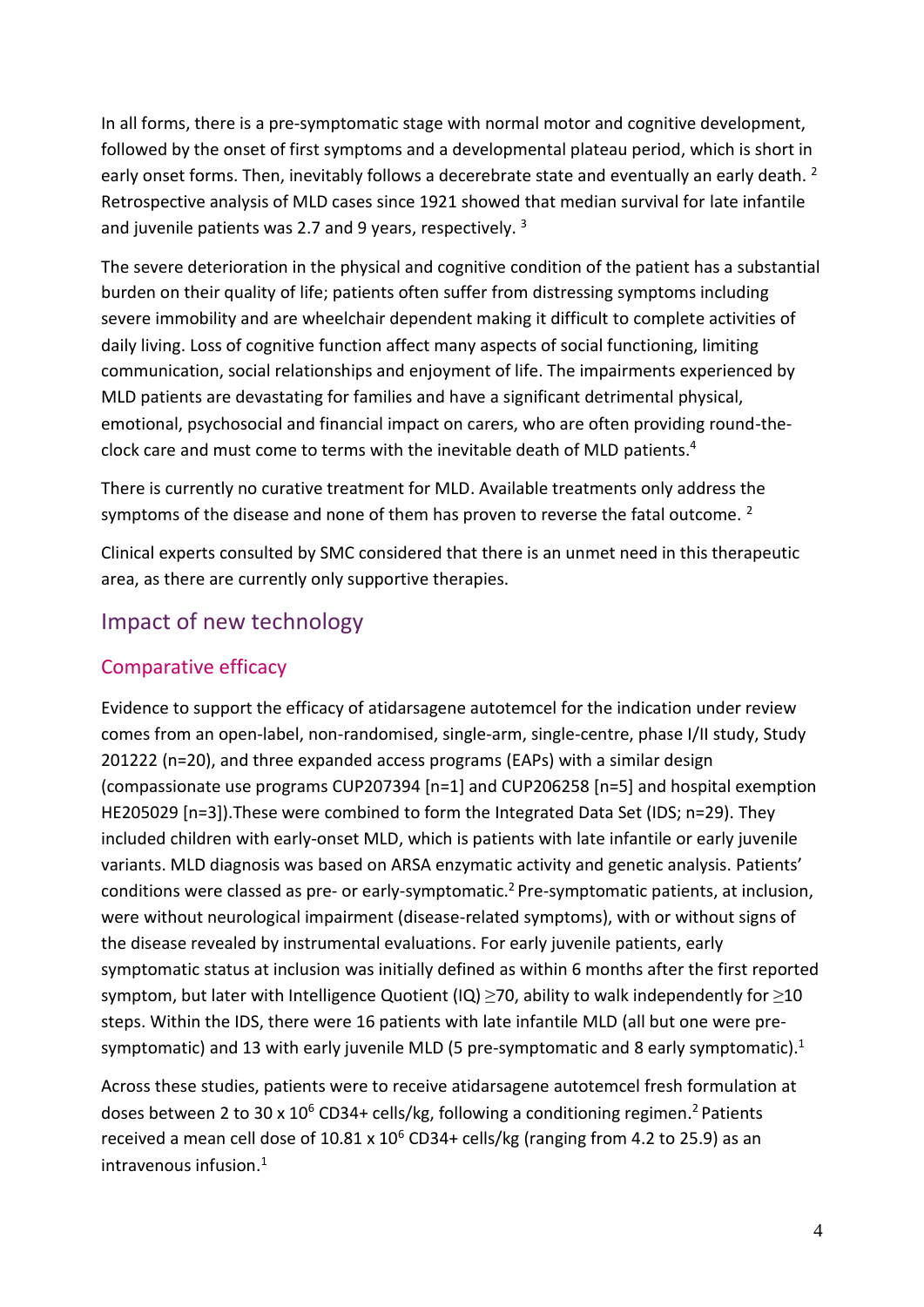The co-primary efficacy outcomes common to all the included studies were:  $1, 2$ 

- Gross Motor Function Measure (GMFM) score: total GMFM score two years after treatment. Delay in progression of >10% in total of the total GMFM score in treated patients as compared to a concurrent historical control group was the aimed effect size. The GMFM instrument used consists of questions organised into domains (such as sitting, standing; and walking). Each question is scored (from 0 to 3) and the total score is expressed as a percentage of the maximum score, with 0% corresponding to loss of all voluntary movement. 5
- ARSA activity in peripheral blood mononuclear cells (PBMC). A significant (≥2 standard deviation [SD]) increase in residual ARSA activity measured in the PBMC at two years as compared to pre-treatment values, was the aimed effect size.

Results were compared with a natural history cohort, which included untreated symptomatic early-onset MLD patients (n=31 [19 late infantile and 12 early juvenile]). Retrospective and prospective data were collected for this cohort to allow comparisons matched on age, variant and symptomatic status.<sup>2</sup>

At two years, total GMFM score was greater in patients treated with atidarsagene autotemcel compared with untreated natural history cohort patients, as detailed in Table 1 below. At two years, ARSA activity had increased in the total PBMCs of patients treated with atidarsagene autotemcel compared with baseline. The co-primary efficacy outcomes are summarised in Table 1. GMFM total score data at three years were supportive of a continuing effect of atidarsagene autotemcel, with an increasing score difference versus the natural history cohort relative to data at two years after treatment.<sup>1</sup>

|                                                                                     |                           | <b>IDS</b>        | <b>Natural history</b> |  |  |
|-------------------------------------------------------------------------------------|---------------------------|-------------------|------------------------|--|--|
|                                                                                     |                           | (n=29)            | cohort (n=31)          |  |  |
| Total GMFM score 2 years after treatment a, b                                       |                           |                   |                        |  |  |
| Pre-symptomatic - Late infantile patients                                           |                           |                   |                        |  |  |
| Adjusted mean                                                                       | $80\%$ (n=10)             |                   | $8.4\%$ (n=8)          |  |  |
| Mean treatment difference                                                           | 71% (95% CI: 60% to 82%)  |                   |                        |  |  |
| Pre-symptomatic - Early juvenile patients                                           |                           |                   |                        |  |  |
| Adjusted mean                                                                       | $97\%$ (n=4)              |                   | 44% (n=8)              |  |  |
| Mean treatment difference                                                           | 52% (95% CI: 25% to 80%)  |                   |                        |  |  |
| <b>Early Symptomatic- Early juvenile patients</b>                                   |                           |                   |                        |  |  |
| Adjusted mean                                                                       | $61\%$ (n=6)              |                   | $32\%$ (n=10)          |  |  |
| Mean treatment difference                                                           | 29% (95% CI: -14% to 72%) |                   |                        |  |  |
| ARSA activity measured in the PBMC at 2 years as compared to pre-treatment values b |                           |                   |                        |  |  |
|                                                                                     | <b>Baseline</b>           | Year <sub>2</sub> |                        |  |  |
| <b>Pre-symptomatic patients</b>                                                     |                           |                   |                        |  |  |
| Geometric mean (%CVb)                                                               | 26.923                    | 339.736           | N/A                    |  |  |
|                                                                                     | $(n=19)$                  | $(n=14)$          |                        |  |  |

#### **Table 1. Co-primary efficacy outcomes results for the IDS versus the natural history cohort <sup>1</sup>**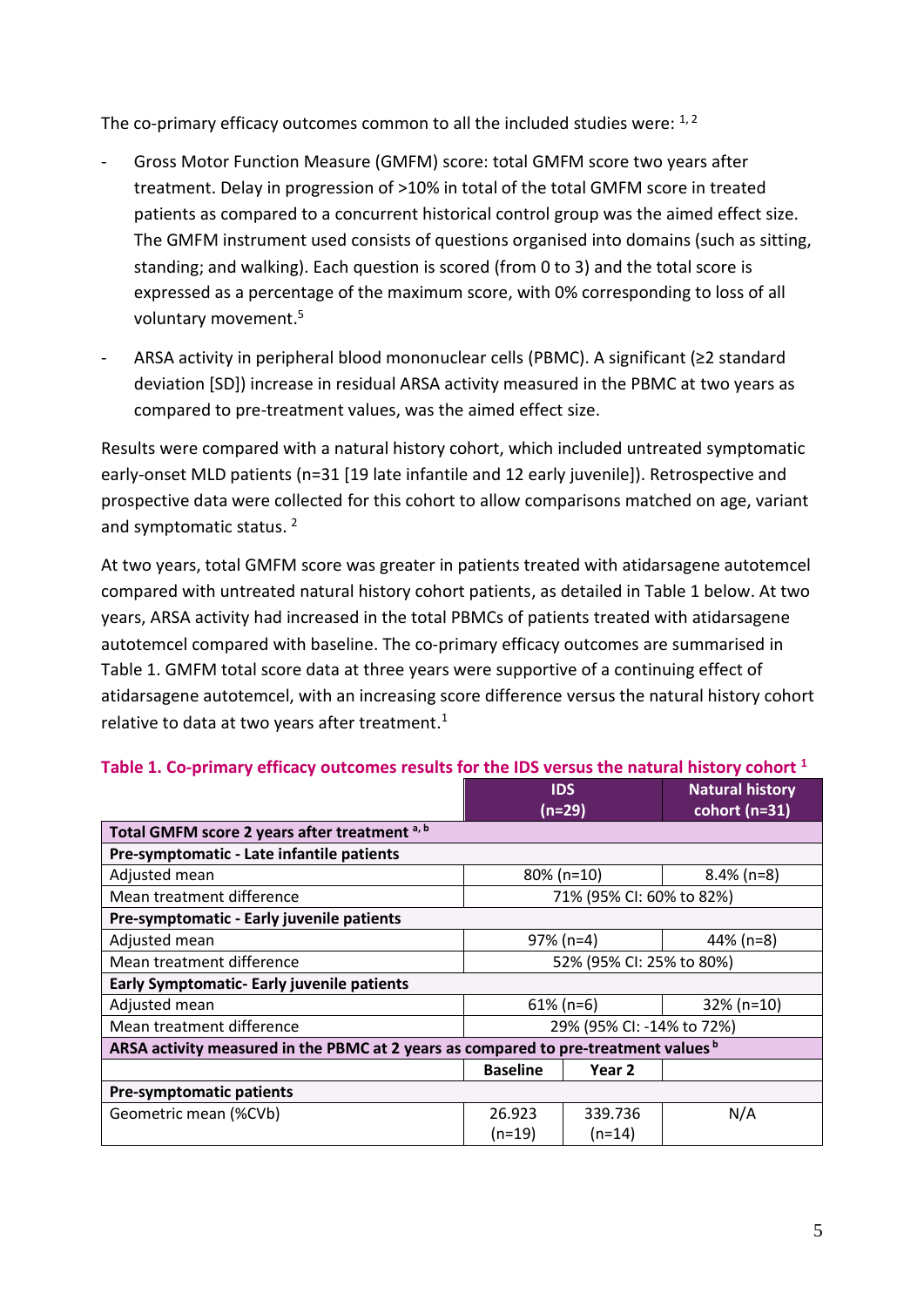| <b>Early symptomatic patients</b>                                                                                      |         |     |  |  |  |  |
|------------------------------------------------------------------------------------------------------------------------|---------|-----|--|--|--|--|
| 26.025                                                                                                                 | 134.056 | N/A |  |  |  |  |
| $(n=9)$                                                                                                                | (n=6)   |     |  |  |  |  |
| Abbreviations: CI: confidence interval; CVb: coefficient of variation between subjects; GMFM: gross motor              |         |     |  |  |  |  |
| function measurement; MLD: metachromatic leukodystrophy; PBMC; peripheral blood mononuclear cells, IDS,                |         |     |  |  |  |  |
| Integrated Data Set; N/A, not applicable.                                                                              |         |     |  |  |  |  |
| Note:                                                                                                                  |         |     |  |  |  |  |
| <sup>a</sup> Comparisons between the IDS and natural history cohort were based on matching of data by age, variant and |         |     |  |  |  |  |
| symptomatic status from patients with available relevant data (not all patients had two years data).                   |         |     |  |  |  |  |
| <sup>b</sup> All comparisons are descriptive only.                                                                     |         |     |  |  |  |  |
|                                                                                                                        |         |     |  |  |  |  |

Relevant to the indication, the submitting company reported efficacy from a post-hoc analysis focused on patients within the IDS who fall within the approved indication (referred to as the Indicated Population [IP].<sup>6</sup> Results for the IP were consistent with the IDS results.

Secondary outcomes supportive of the clinical benefits of atidarsagene autotemcel included Intelligence Quotient/Development Quotient (IQ/DQ) and overall survival.

Out of the 16 late infantile patients treated with atidarsagene autotemcel, all but two (one presymptomatic, one early symptomatic) remained above the threshold of severe mental disability (IQ/DQ >55) at chronological ages, with 12 being within the normal range (IQ/DQ score of 100 +/- standard deviation of 15) throughout follow-up. All 14 untreated natural history cohort patients with neuropsychological assessments showed evidence of severe cognitive impairment (IQ/DQ <55 and close to 0). Of the 10 surviving early juvenile patients treated with atidarsagene autotemcel, the four pre-symptomatic patients and four out of six early symptomatic patients showed normal IQ/DQ throughout follow-up. Of the 12 natural history early juvenile cohort patients with neuropsychological assessments, 11 showed evidence of severe cognitive impairment during follow-up.<sup>1</sup>

At a median follow-up time of 3.04 years post-treatment (range 0.99 to 7.51), all 16 patients in the treated late infantile subgroup were alive. Twelve (63%) out of 19 untreated late infantile patients in the natural history cohort study, had died at the time of the analysis which would have been at a longer follow-up time that the treated group.<sup>1</sup> Comparable overall survival was observed in the treated and untreated early juvenile groups. $1$ 

Supportive evidence is derived from Study 205756, which is an open-label, single-arm study assessing the cryopreserved (commercial) formulation of atidarsagene autotemcel (at cell dose range 10.45-30.0 x  $10^6$  CD34+ cells/kg) in pre-symptomatic late infantile and pre-and early symptomatic early juvenile patients. Preliminary efficacy data from six pre-symptomatic patients (three late infantile, three early juvenile), with a median follow-up of 0.87 years (range 0 to 1.47 years) show that, at different timepoints, ARSA activity was within the range observed for the patients treated with the fresh formulation. $1$ 

*[Other data were also assessed but remain confidential.\\*](https://www.scottishmedicines.org.uk/media/3572/20180710-release-of-company-data.pdf)*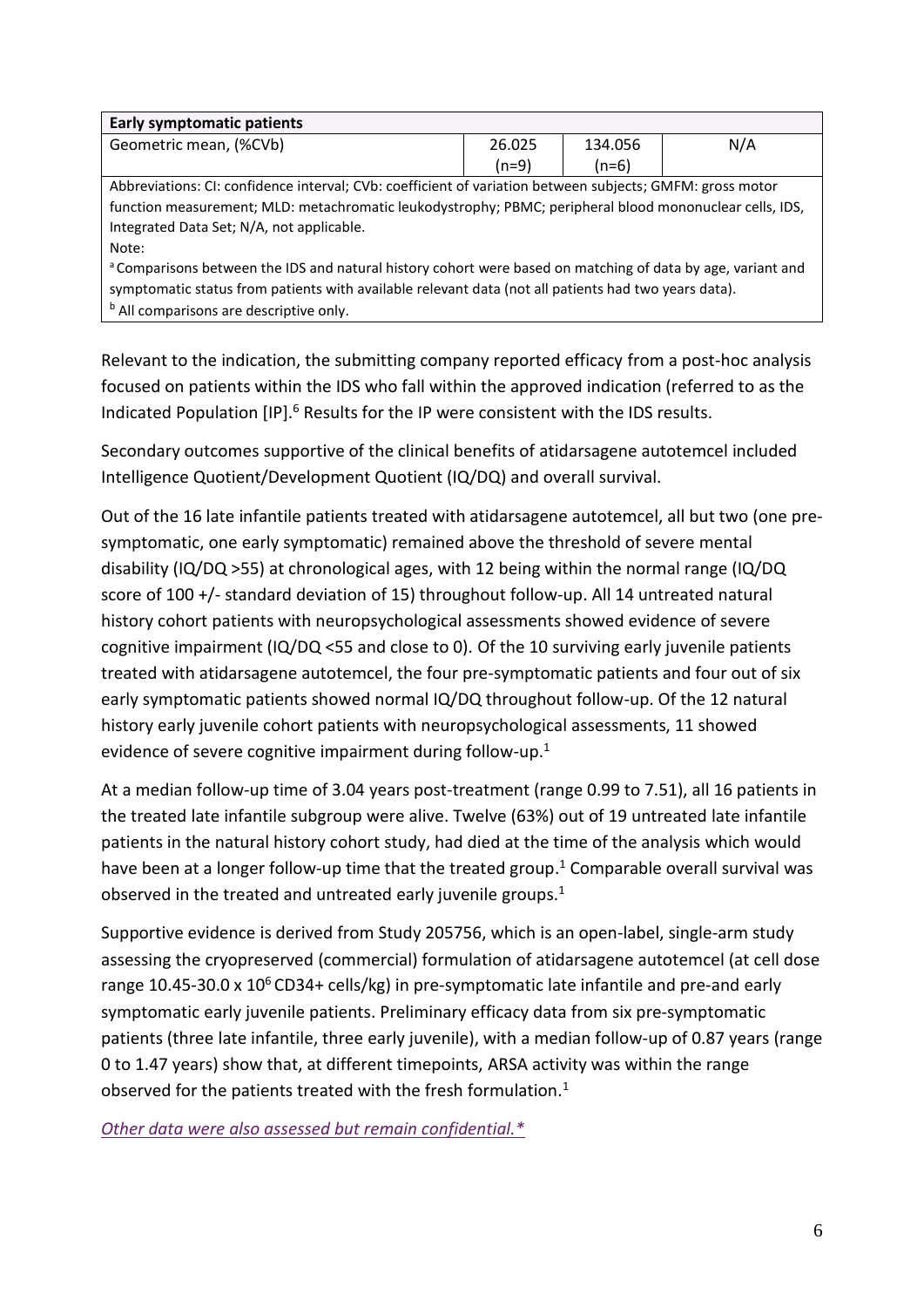### Comparative safety

No comparative safety data are available. Refer to the SPC for details.<sup>1</sup>

Overall, although the safety data set is based on a limited number of patients (n=35) with a limited duration of follow up (median duration 4.51 years with fresh formulation), the safety of atidarsagene autotemcel was considered as expected for an autologous HSCT therapy preceded by myeloablative/submyeloblative conditioning regimen. Most of the adverse events (AEs) observed appeared related to the busulfan conditioning regimen. The AEs attributed to atidarsagene autotemcel was the presence of anti-ARSA antibodies, and this occurred infrequently and did not appear to impact efficacy.<sup>2</sup> The safety profile observed in Study 205756 using the cryopreserved formulation was consistent with the profile of the fresh formulation in terms of nature, time of onset and frequency of reported adverse events.  $1$ 

#### Clinical effectiveness issues

The key strengths and uncertainties of the clinical case are summarised below:

#### *Key strengths:*

- The treatment effect in pre symptomatic patients enabled them to perform consistently within ranges reported for healthy subjects for motor and cognitive functions.<sup>2</sup>
- Survival data in late infantile patients are encouraging.

#### *Key uncertainties:*

- Accepting that MLD is a very rare condition, very few patients have been treated with atidarsagene autotemcel to date; and based on this small sample size, there may be some uncertainty regarding the statistical robustness of analyses and the magnitude of treatment effect within the described classifications.
- The mean duration of follow-up (IDS: 4.0 years for Study 201222, and 1.5 years for the three EAPs)<sup>1</sup> is limited for a gene therapy and uncertainty remains about maintenance of effects and long-term safety (important potential risks include the development of malignancies). To further characterise the long-term efficacy and safety of atidarsagene autotemcel in children with late infantile or early juvenile forms of MLD, the marketing authorisation holder will conduct and submit the results of a prospective study based on data from a registry.<sup>2</sup>
- The key supporting dataset included data combined (into the IDS) from non-identical, nonrandomised, open-label, single-group studies to increase patient numbers included in the analysis. Data of this nature are prone to various biases. Each of the studies are being conducted at the same study centre by the same clinical team.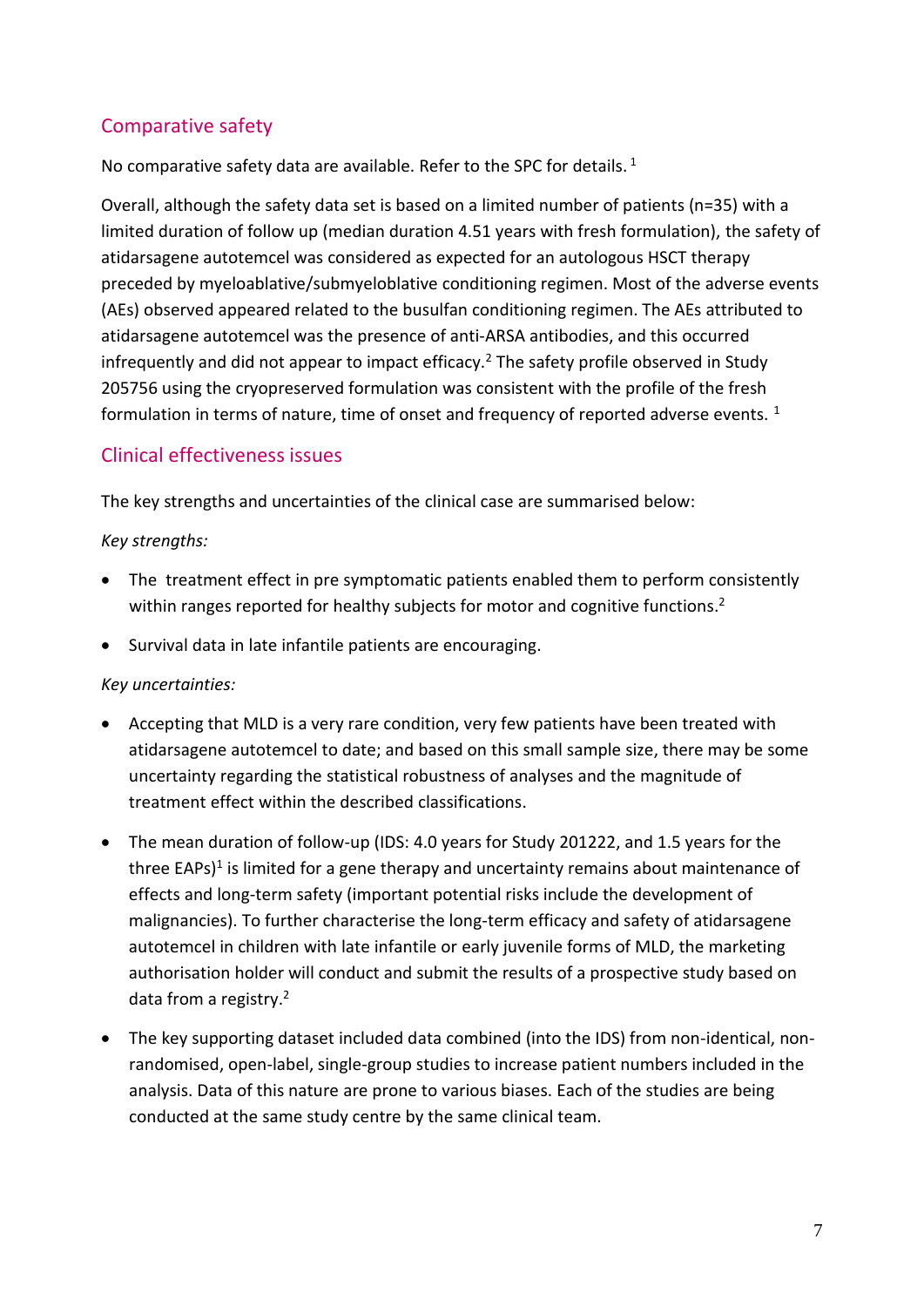- Atidarsagene autotemcel data were naively compared with data from a natural history cohort (in which data were prospectively and retrospectively collected) of MLD patients. There may be meaningful measured and unmeasured differences between these populations, including that natural history cohort were not eligible for atidarsagene autotemcel treatment, as they were too symptomatically advanced at the time of the enrolment in the studies.
- Confidence intervals of differences in GMFM total score between the IDS/IP and natural history cohort are wide, reflecting the uncertainty with this comparison.
- A large variability in treatment effect was noted across subpopulations with maintenance of GMFM scores/stabilisation in disease course seen in some patients and rapid deterioration in others.
- In early symptomatic patients, treatment effect was less evident and more varied than in the pre symptomatic patients.
	- o One late infantile patient became symptomatic between inclusion in the trial and prior to receiving treatment. Unlike the pre-symptomatic late infantile patient that benefited from atidarsagene autotemcel treatment, this patient performed for all outcomes within ranges and close to the natural history cohort indicating that the window of opportunity to perceive treatment benefit on either motor function or cognitive function was missed. Therefore, treatment in late infantile should be initiated before patients become symptomatic.<sup>2</sup>
	- o A significant deterioration of motor function was observed for treated patients with early symptomatic early juvenile MLD. Data suggest that this deterioration may be less rapid than in untreated patients, but this was considered uncertain based on available data. In the symptomatic early juvenile patients with IQ>85 and a Gross Motor Function Classification in MLD (GMFC-MLD)  $\leq 1$  (patient is able to walk independently), cognitive function appeared to be preserved indicating a window of opportunity for the early symptomatic early juvenile population. Treatment may be beneficial to preserve cognitive function, as well as halt or slow down the rate of deterioration. This cut-off to define early symptomatic status for early juvenile patients (IQ>85 and a GMFC-MLD ≤1) was accepted and is defined in the SPC; however, it may need to be adapted as more data become available.
- Quality of life outcomes were not directly assessed in the studies.
- The majority of data presented are from patients treated with the fresh formulation of atidarsagene autotemcel, therefore there is limited evidence available using the commercial cryopreserved formulation.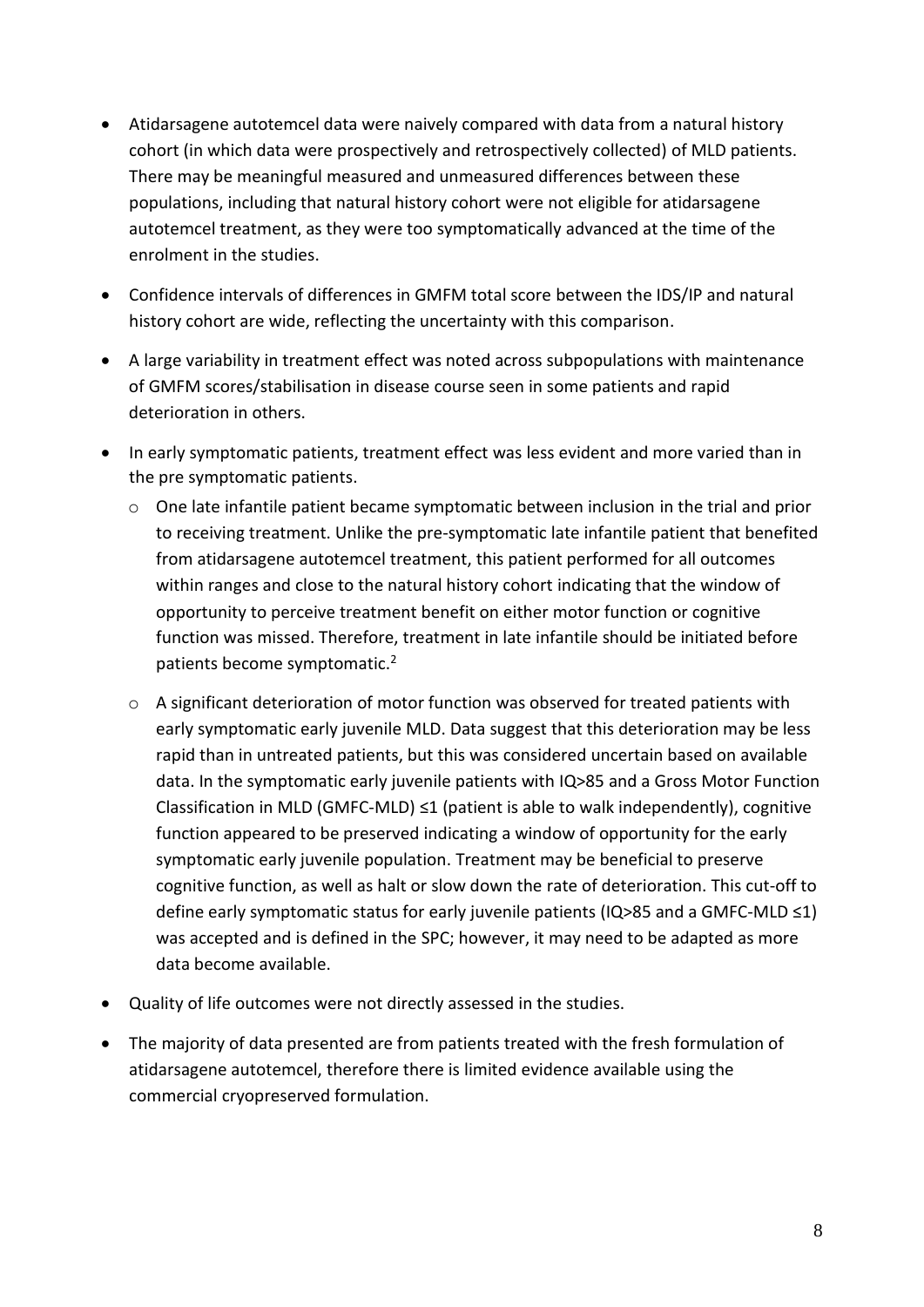Clinical experts consulted by SMC considered that atidarsagene autotemcel is a therapeutic advancement, as it is the first treatment available to target the underlying pathophysiology of the disease.

The clinical case is considered reasonable in the short-term and the regulator mandated additional pharmacovigilance activities may help to address uncertainties associated with the longer term clinical case.

# Impact beyond direct health benefits and on specialist services

Given the potential of atidarsagene autotemcel to prevent onset of disease symptoms or slow down disease progression, it is anticipated that patients would be able to develop similarly to other children, participate in daily activities of living (for example walking, self-feeding) and education, and build and maintain social relationships.

In addition, the potentially reduced reliance on symptomatic treatments and carer support would lead to potential cost savings to the health system and carers. Loss of family income and out-of-pocket costs could be reduced.

However, the extremely high upfront acquisition cost for this single-dose treatment is likely to have significant service implications and is associated with financial risk to the service if the long-term predicted clinical benefits do not materialise.

Clinical experts consulted by SMC considered that facilities for stem cell harvest and transfusion, time in hospital for peripheral stem cell collection or bone marrow aspiration, and marrow conditioning will be needed, which is not the case with supportive treatments currently used in this setting.

In addition, in practice, patient identification could be an issue as it is not clear how presymptomatic MLD patients, with no symptomatic sibling already diagnosed with MLD, could be identified for treatment. Clinical experts consulted by SMC noted that newborn screening programmes may need to be implemented.

# Patient and carer involvement

The following information reflects the views of the specified Patient Groups.

- We received a joint patient group submission from: The MPS Society, ArchAngel MLD Trust and MLD Support Association UK. The MPS Society and ArchAngel MLD Trust are both registered charities. MLD Support Association UK is a charitable incorporated organisation.
- In the past two years, The MPS Society has received 16% pharmaceutical company funding, ArchAngel MLD Trust has received 33% pharmaceutical company funding and MLD Support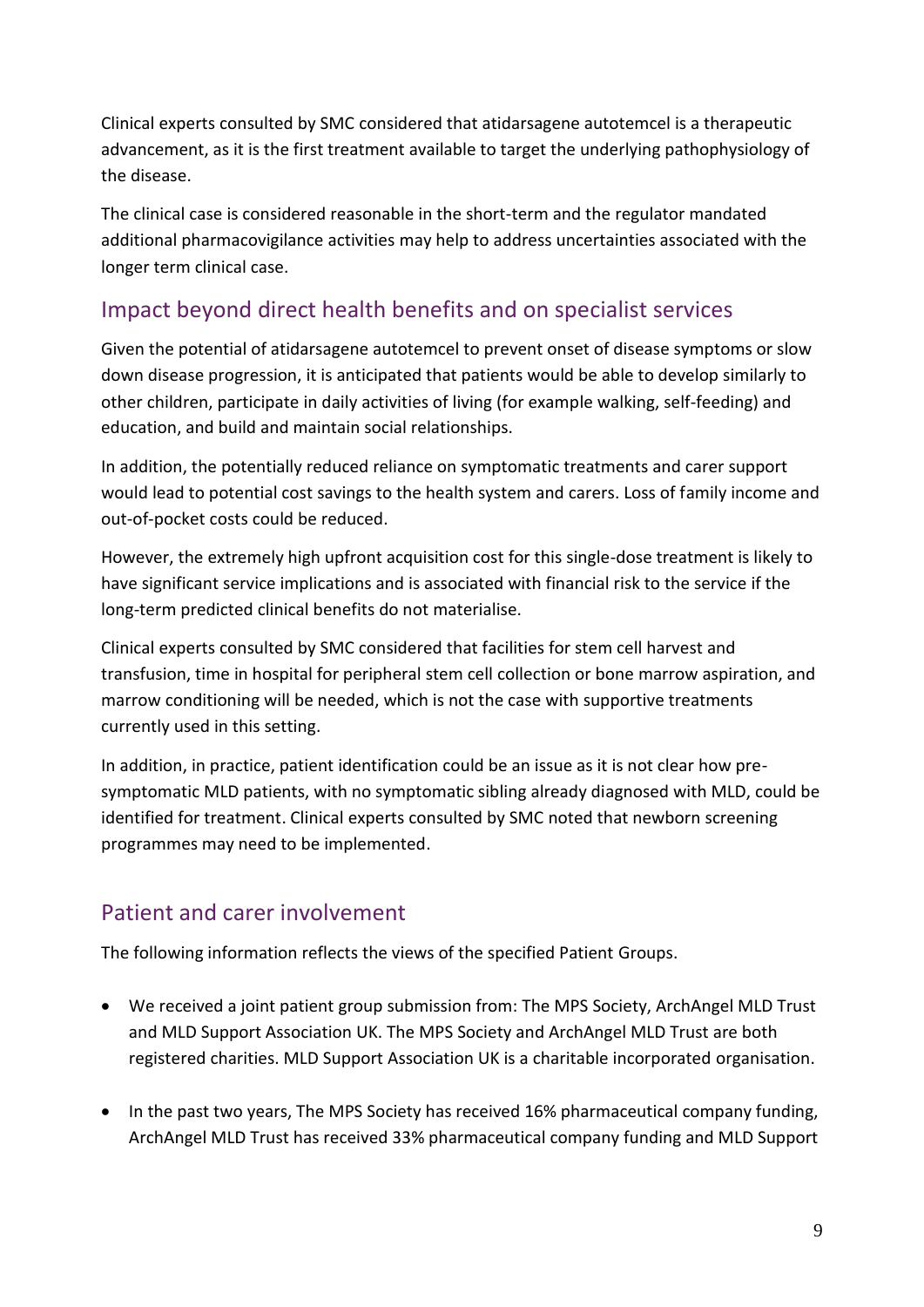Association UK has received 35% pharmaceutical company funding, all including from the submitting company.

- Patients with MLD endure multiple incapacitating symptoms, creating a significant burden to caregivers and resulting in wide-reaching repercussions across relationships, finances, physical and mental health. Children rapidly lose the ability to walk, talk, swallow, see, hear and become doubly incontinent; they develop serious muscular and skeletal complications, including scoliosis and hip dislocations; they go on to suffer epilepsy and dementia; and can endure a final protracted period of suffering in an unresponsive state.
- Palliative care/ best supportive care is the only current option for these patients. Care is challenging and time intensive. There is a need for multiple symptoms to be managed including: gastrointestinal issues, chest infections, secretions and suctioning, dystonia and spasticity.
- The patient groups reported that the experiences of untreated patients and those treated with atidarsagene are strikingly different. They said treatment allowed children to fully participate in everyday life and achieve an education. They described how, in over 33 patients world-wide who have received the treatment, it has had remarkable results, with many children still asymptomatic at the same age, or having surpassed the age, of when an elder untreated sibling had passed away.
- The burden on parents/carer and wider family of non-treated patients is all encompassing with many having to give up work, becoming full time carers, experiencing loss of income and financial hardship. The patient groups described that, in contrast the children on treatment are attending either mainstream or special educational needs schools full time and only attending routine follow up appointments with no hospital stays. They added that the carer burden is reduced to normal parameters when caring for a child in most cases.
- Regarding disadvantages, the patient groups noted that the side effects of chemotherapy before treatment were difficult for both patients and families.

### Value for money

The company presented a cost-utility analysis assessing atidarsagene autotemcel versus best supportive care (BSC) for the treatment of MLD characterised by bi-allelic mutations in the ARSA gene leading to a reduction of ARSA enzymatic activity: in children with late infantile or early juvenile forms without clinical manifestations of the disease, or in children with the early juvenile form, with early clinical manifestations of the disease, who still have the ability to walk independently and before the onset of cognitive decline. BSC was defined as a combination of treatments provided to alleviate the burden of symptoms and included: physical therapy to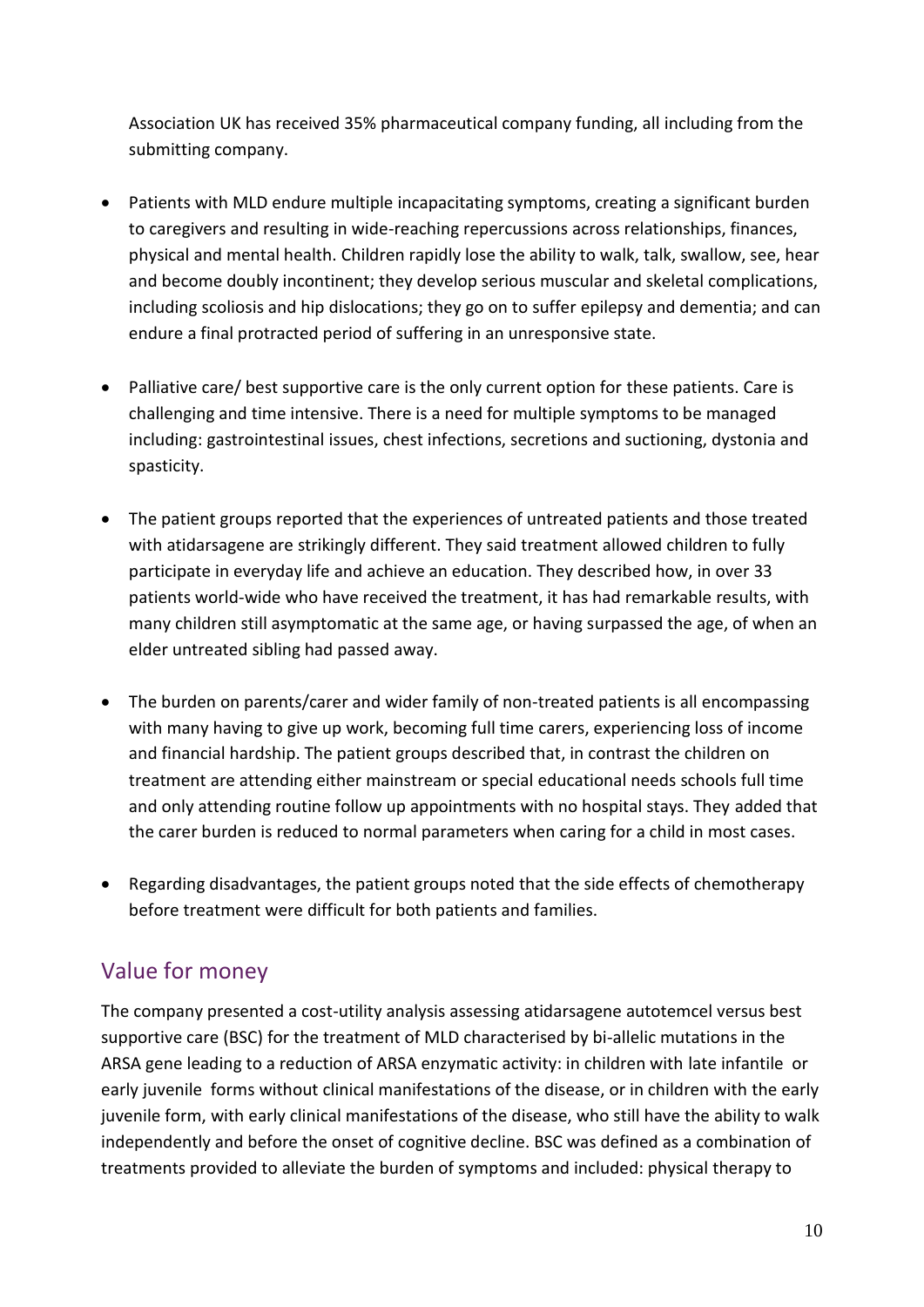maintain mobility, muscle relaxant medications to reduce spasticity, pain management, management of skeletal deformity, respiratory physiotherapy to manage pulmonary infections, anticonvulsant medications to control seizures, anti-psychotic medications to control psychiatric symptoms, dietary support, enteral nutrition through a feeding tube in cases of dysphagia, and family and psychological counselling.

The economic model created by the company is a combination of a Markov model and a partitioned survival model (referred to as a 'semi-Markov model'); the model has 7 core health states (excluding death) that are aligned with the different stages of motor function loss outlined in the GMFC-MLD system. The company has assumed that it is not possible for patients to experience improvement in their motor function, and that it is only possible for patients to transition to the death state due to complications of MLD from GMFC-MLD stage 6. Death due to other causes could occur from any health state. For patients with early juvenile MLD, the model structure is expanded by dividing each GMFC-MLD health state into 3 subhealth states describing patients' level of cognitive function as measured by their developmental quotient (DQ): normal, cognitive impairment: DQ < 70, or severe cognitive impairment: DQ < 55. The company state that these additional sub-health states were not required for the late infantile MLD population, as cognitive decline occurs at a similar rate to motor function decline, and therefore can be accounted for by the GMFC-MLD health states alone.

The relative efficacy data source used in the economic evaluation for atidarsagene autotemcel was a post hoc analysis of the indicated population from an integrated dataset comprising a phase I/II, open-label, non-randomised, single-arm, single-centre study, two compassionate use programmes, and a hospital exemption programme.<sup>6</sup> The efficacy of BSC was estimated using data from the natural history study of patients at the Telethon Institute for Gene Therapy. Transition probabilities between adjacent health states were estimated using data on the mean time to progression from these studies, and overall survival was extrapolated over the model time horizon using the Weibull distribution based on a combination of statistical fit and clinical expert opinion.

Health state utility values were derived from a multi-stage vignette study commissioned by the company; in the initial stage, a series of health state descriptions were developed by combining information obtained from the published literature with insights from clinician interviews. Next, members of the UK general public were asked to indirectly attach utility values to the health states described using the time trade-off method. Caregiver disutility was also accounted for via scenario analyses. This was estimated via a postal survey created by the company where caregivers of patients with MLD were asked to complete an EQ-5D questionnaire, finding an average disutility impact per caregiver. Disutility due to adverse events was not included.

Medicine acquisition costs were included for atidarsagene autotemcel and BSC. Other costs associated with the administration of atidarsagene autotemcel were also included however the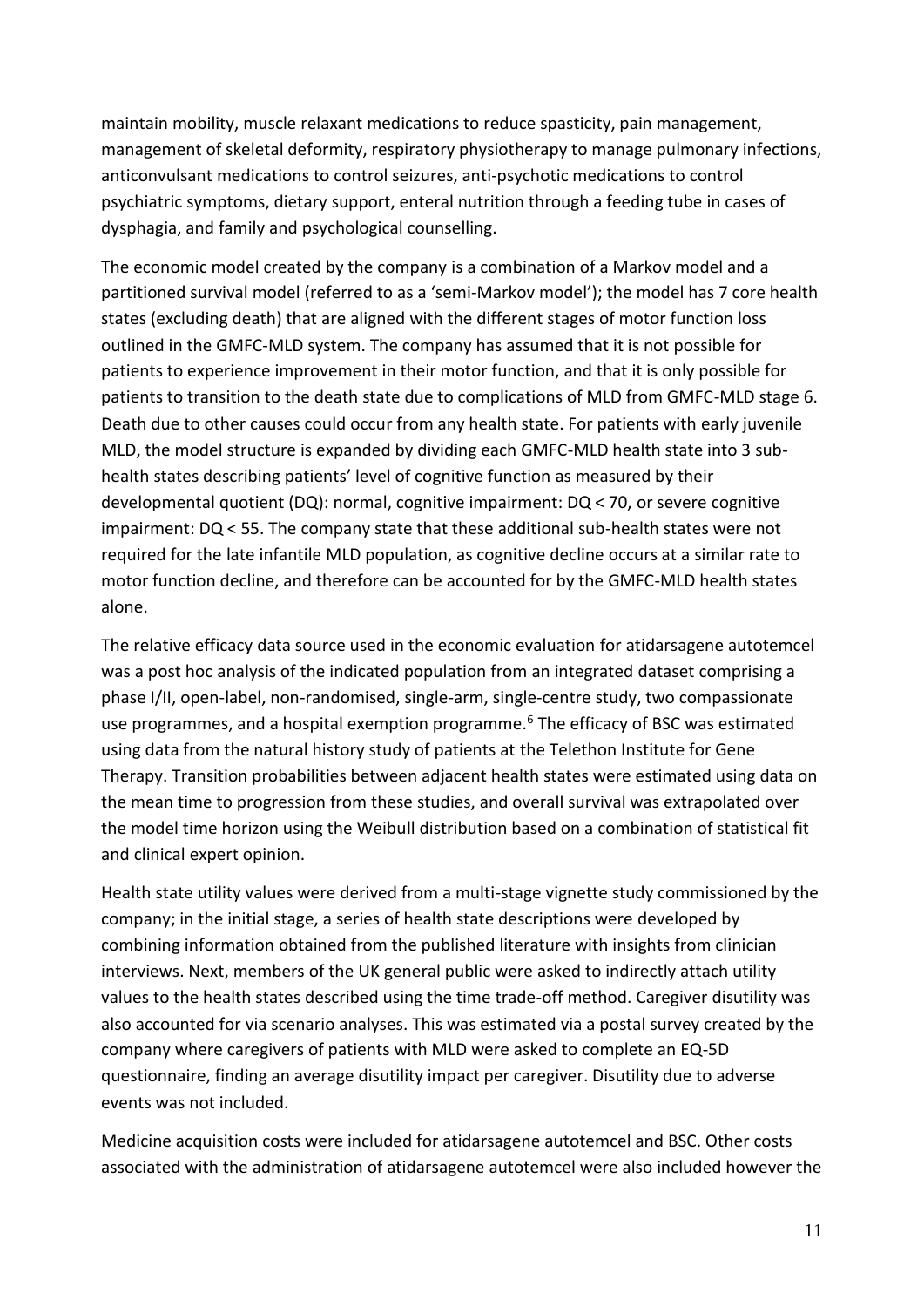costs of adverse events and wastage were not. Non-medicines healthcare costs (e.g. medical tests, emergency visits, inpatient stays) were accounted for and estimated by a group of healthcare professionals through a structured expert elicitation study.<sup>7</sup>

A patient access scheme (PAS) was submitted by the company and was assessed by the Patient Access Scheme Assessment Group (PASAG) as acceptable for implementation in NHSScotland. Under the PAS, a discount is offered on the list price of atidarsagene autotemcel.

SMC would wish to present the cost-effectiveness estimates for atidarsagene autotemcel. However, owing to commercial in confidence concerns, SMC is unable to publish any results.

The main economic results at PAS price for atidarsagene autotemcel indicate that atidarsagene autotemcel is both more costly and more effective than BSC. Disaggregated analyses suggest that incremental quality-adjusted life-years associated with atidarsagene autotemcel stem from both an increase in life expectancy and improvements in quality of life. The majority of incremental costs associated with atidarsagene autotemcel are due to the acquisition costs of the treatment.

A number of scenario analyses were obtained during the assessment process. These highlight that the model is sensitive to the assumed distribution of patients by disease variant, alternate methods for analysing response status, and assumptions around the point at which treatment waning may or may not occur.

The following limitations of the economic evaluation were noted:

- Uncertainty around the magnitude of the treatment effect exists given the limited number of patients that have been treated with atidarsagene autotemcel so far. Scenario analysis provided demonstrates the impact of removing two patients with less than 2 years follow up from the calculation of clinical effectives parameters, finding an increase in the ICER.
- The assumption that patients classified as full or partial responders will experience maintenance of their treatment effect for the duration of the model time horizon may overstate the benefits of atidarsagene autotemcel given that maximum duration of followup across all studies is 8 years, with average durations significantly shorter. Scenario analyses explored the impact of assuming that patients experience treatment waning at different time points and indicate the potential for a significant increase in the ICER. The extremely high upfront costs add considerable uncertainty to the ICER, in the context of uncertain medium to long term outcomes, which might be mitigated by different payment models.
- It is unclear how to reliably diagnose patients with early juvenile MLD prior to onset of symptoms in families where an affected sibling is not already known to have the condition. Given differences in cost-effectiveness by sub-group, if a larger proportion of early juvenile patients were to be diagnosed only once early symptoms had emerged than assumed in company's base case, this would increase the ICER significantly. Furthermore, the cost of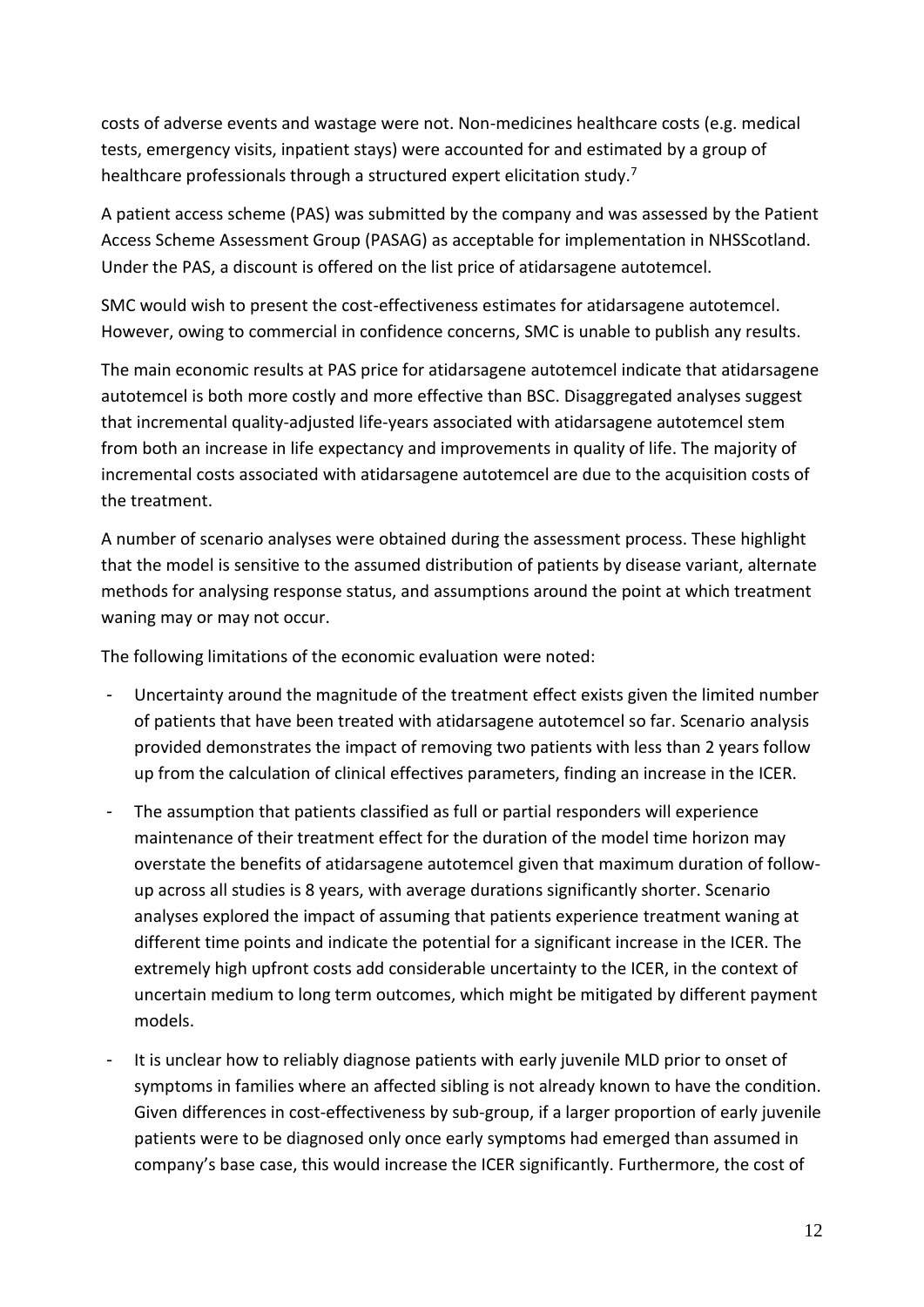the national screening programme that would be required to diagnose these patients prior to symptom onset has not been accounted for in the company's base case results.

Use of a vignette study to estimate health state utility values is not aligned with SMC's preferred approach of using EQ-5D data to estimate such values, creating uncertainty when trying to compare the incremental QALYs associated with atidarsagene autotemcel with other submissions to SMC. The impact of moving towards SMC's preferred approach by re-scaling utility values to fit the range permitted by the EQ-5D measure increases the ICER; however, given the rarity of this disease, and known issues around getting young children to accurately complete EQ-5D questionnaires, the company's use of a vignette study may be appropriate and is consistent with submissions for other rare diseases seen by SMC recently.

The cost of atidarsagene autotemcel in relation to its health benefits remains high, and there are a number of outstanding uncertainties relating to the incremental clinical and patient benefits over the longer-term.

### Costs to NHS and Personal Social Services

The submitting company estimates that there will be 1 patient eligible for treatment with atidarsagene autotemcel every two years over a year 1 to year 5 timeframe, with an uptake rate of 100% each year.

SMC is unable to publish the with PAS budget impact due to commercial in confidence issues. A budget impact template is provided in confidence to NHS health boards to enable them to estimate the predicted budget with the PAS.

*[Other data were also assessed but](https://www.scottishmedicines.org.uk/media/3572/20180710-release-of-company-data.pdf) remain confidential.\**

# Additional information: guidelines and protocols

There are currently no Scottish Intercollegiate Guidelines Network (SIGN), NICE or other national guidelines for the treatment and management of MLD. The global Leukodystrophy Initiative (GLIA) consortium has published in 2015 and updated in 2017 guidelines on the preventive and symptomatic care of patients with leukodystrophies (including MLD).<sup>4,8</sup> The recommendations included in this paper are based on existing studies and consensus opinions. The guidelines mention that for a minority of leukodystrophies, there are curative options, such as hematopoietic stem cell transplantation. However, for the majority of forms there are no curative options. Patients with leukodystrophies have a wide variety of issues, ranging from behavioural and sleeping difficulties, to requirements for assisted ventilation, to potential surgical interventions. A comprehensive approach that encompasses all relevant organ systems with involvement of a multidisciplinary team is recommended. This includes guidelines to manage the following key areas: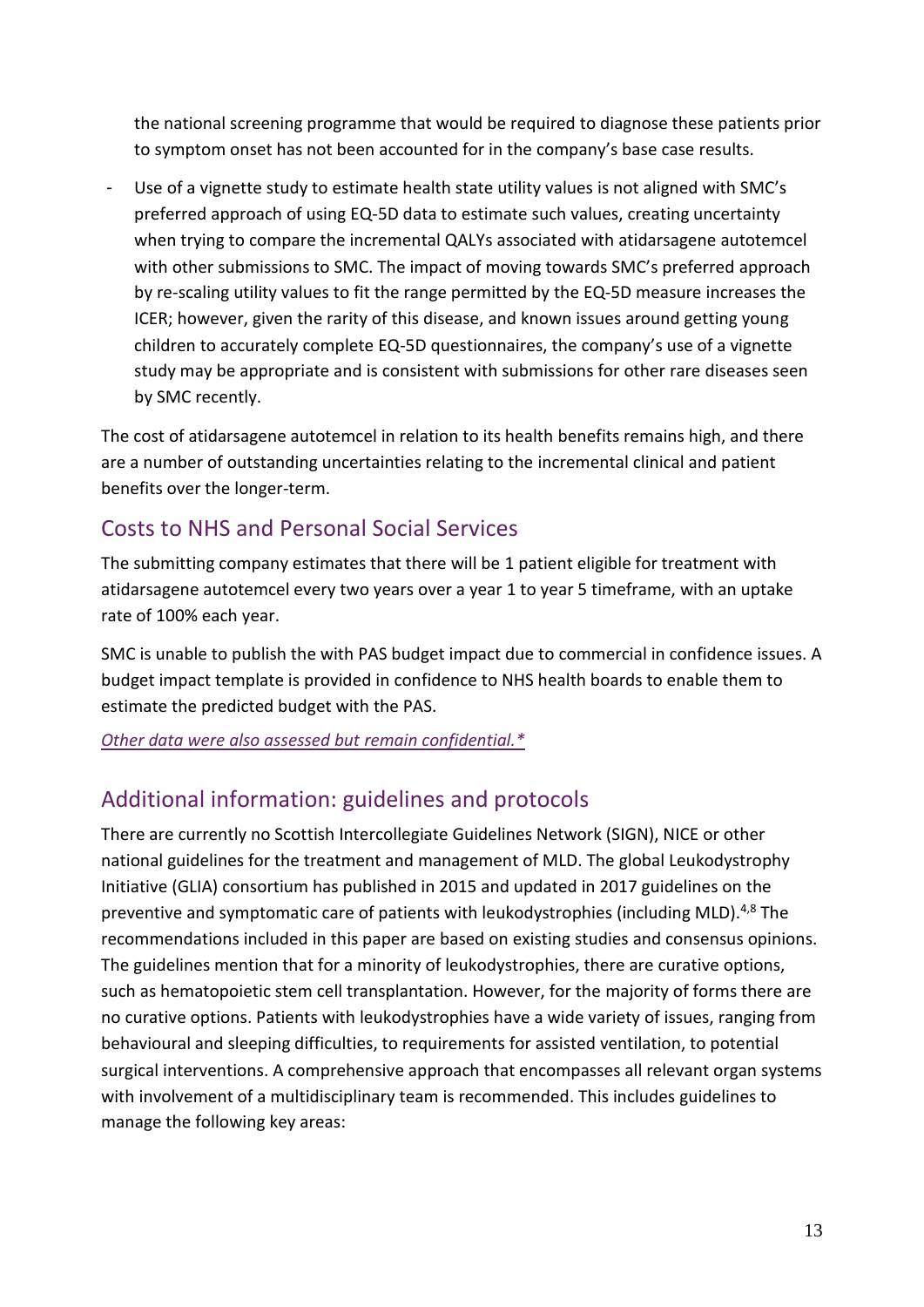- Musculoskeletal issues: the focus is to maintain ambulation for bone health (reduce risk of low bone mass and hip issues) and emotional well-being. Spasticity can be managed with oral medications such as baclofen or diazepam in combination with physical therapy. Anticholinergic medication trihexyphenidyl is well tolerated to reduce dystonia. Spinal orthoses can maximise chest expansion with those with mild scoliosis. Bone health monitoring (vitamin D supplementation may be needed) and management of skeletal deformity are needed (surgery may be needed).
- Nutrition, bowel, and urinary tract issues: interventions to reduce drooling include oromotor or behavioural exercises, positioning as well as medications such as anticholinergic agents. Speech and occupational therapy can provide interventions such as positioning and adjustment of food consistency to help with swallowing problems, gastroesophageal reflux and feeding issues. Gastrostomy tubes are considered effective to deliver medications, prevent respiratory complications and thus reduce hospitalisations.
- Respiratory health and communication issues: managed by infection prevention (influenza) vaccination) and airway maintenance (repositioning, ambulation and chest therapy). Comprehensive augmentative and alternative communication evaluation is used to meet the patients' individual communication needs.
- Neurologic issues: pain and seizures are key areas of concern and thorough investigation should try to identify the trigger. Gabapentin can be used to relive neuroirritability and neuropathic pain.
- Endocrine issues: Adrenal insufficiency can be treated with corticosteroid supplementation
- Psychosocial issues: Anti-psychotic medications to control psychiatric symptoms, and family and psychological counselling.

# Additional information: comparators

Supportive treatments.

### Additional information: List price of medicine under review

| Medicine                   | Dose Regimen                                                                                | Cost per patient |
|----------------------------|---------------------------------------------------------------------------------------------|------------------|
| atidarsagene<br>autotemcel | Single IV infusion via a central venous catheter at a<br>dose based on the patient's weight | £2,875,000       |

*Costs from company submission. Costs do not take any patient access schemes into consideration.*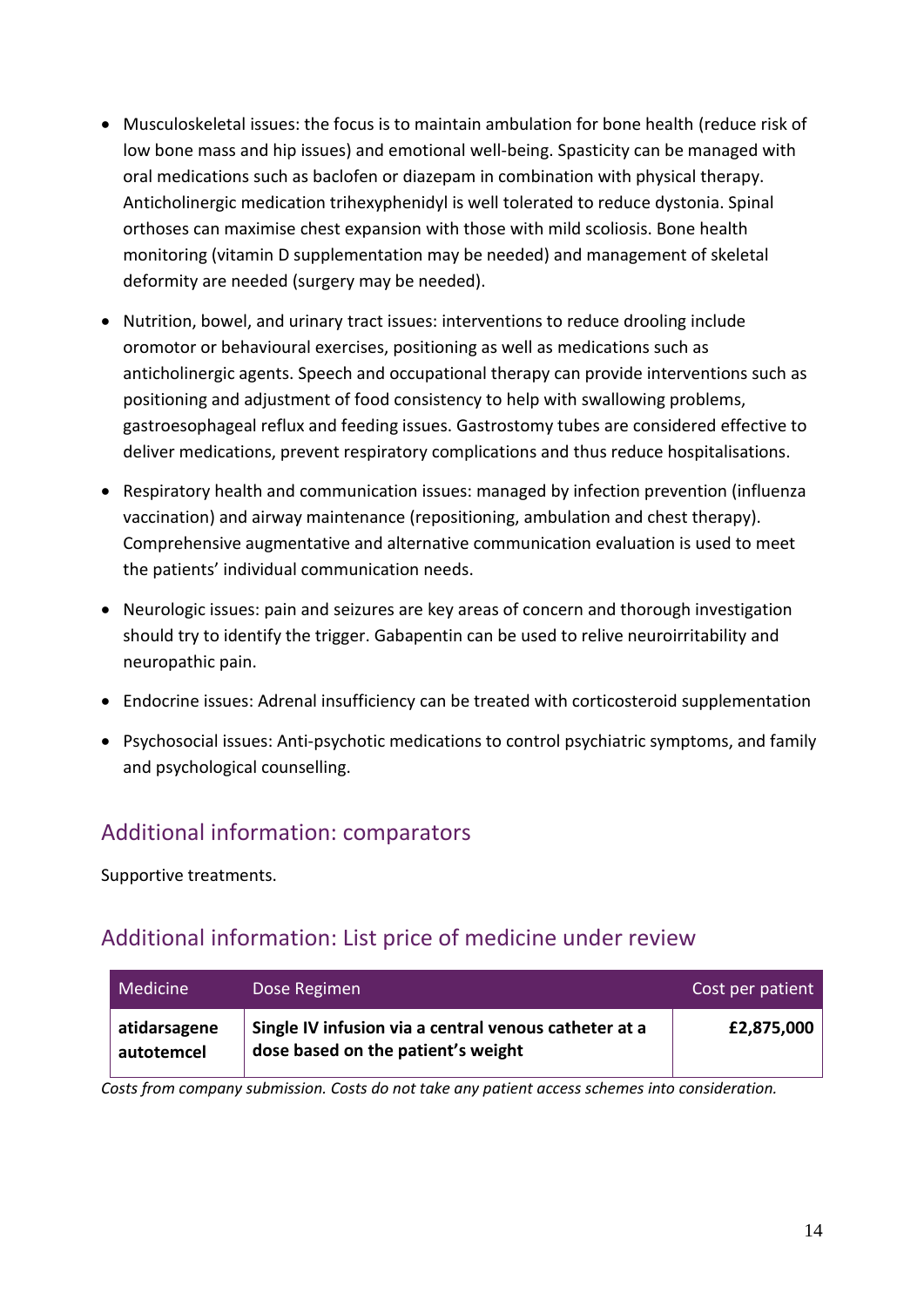### References

- 1. Orchard Therapeutics (Europe) Limited. Atidarsagene autotemcel, 2-10 x 10<sup>6</sup> cells/mL dispersion for infusion (Libmeldy®) Summary of product characteristics. Available at: [https://mhraproducts4853.blob.core.windows.net/docs/b85d9b58d32fabbccd8a6971d](https://mhraproducts4853.blob.core.windows.net/docs/b85d9b58d32fabbccd8a6971d14a2928aeaa2a09) [14a2928aeaa2a09.](https://mhraproducts4853.blob.core.windows.net/docs/b85d9b58d32fabbccd8a6971d14a2928aeaa2a09) Last updated: 22/04/2021
- 2. The European Medicines Agency (EMA) European Public Assessment Report. Autologous CD34+ cell encoding ARSA gene (Libmeldy®). 15 October 2020, EMA/584450/2020. Available at:<https://www.ema.europa.eu/>
- 3. Mahmood A, Berry J, Wenger DA, et al. Metachromatic leukodystrophy: a case of triplets with the late infantile variant and a systematic review of the literature. J Child Neurol. 2010;25(5):572-580.
- 4. Adang LA, Sherbini O, Ball L, et al. Revised consensus statement on the preventive and symptomatic care of patients with leukodystrophies. Mol Genet Metab. 2017;122(1- 2):18-32.
- 5. Orchard Data on file. Study 201222 Clinical Study Report. A Phase I/II Clinical Trial of Haematopoietic Stem Cell Gene Therapy for the Treatment of Metachromatic Leukodystrophy. 2019.
- 6. Orchard Data on file. Appendix A Final Tables, Figures and Listings. 2021.
- 7. Orchard Data on file. OTL-200 UK Health Economic Model Advisory Board: Expert Judgement Report. 2020
- 8. Van Haren K, Bonkowsky JL, Bernard G, et al. Consensus statement on preventive and symptomatic care of leukodystrophy patients. Mol Genet Metab. 2015;114(4):516-526.

This assessment is based on data submitted by the applicant company up to and including 11 April 2022.

*\*Agreement between the Association of the British Pharmaceutical Industry (ABPI) and the SMC on guidelines for the release of company data into the public domain during a health technology appraisal: [http://www.scottishmedicines.org.uk/About\\_SMC/Policy](http://www.scottishmedicines.org.uk/About_SMC/Policy)*

Medicine prices are those available at the time the papers were issued to SMC for consideration. SMC is aware that for some hospital-only products national or local contracts may be in place for comparator products that can significantly reduce the acquisition cost to Health Boards. These contract prices are commercial in confidence and cannot be put in the public domain, including via the SMC assessment report.

Patient access schemes: A patient access scheme is a scheme proposed by a pharmaceutical company in order to improve the cost-effectiveness of a medicine and enable patients to